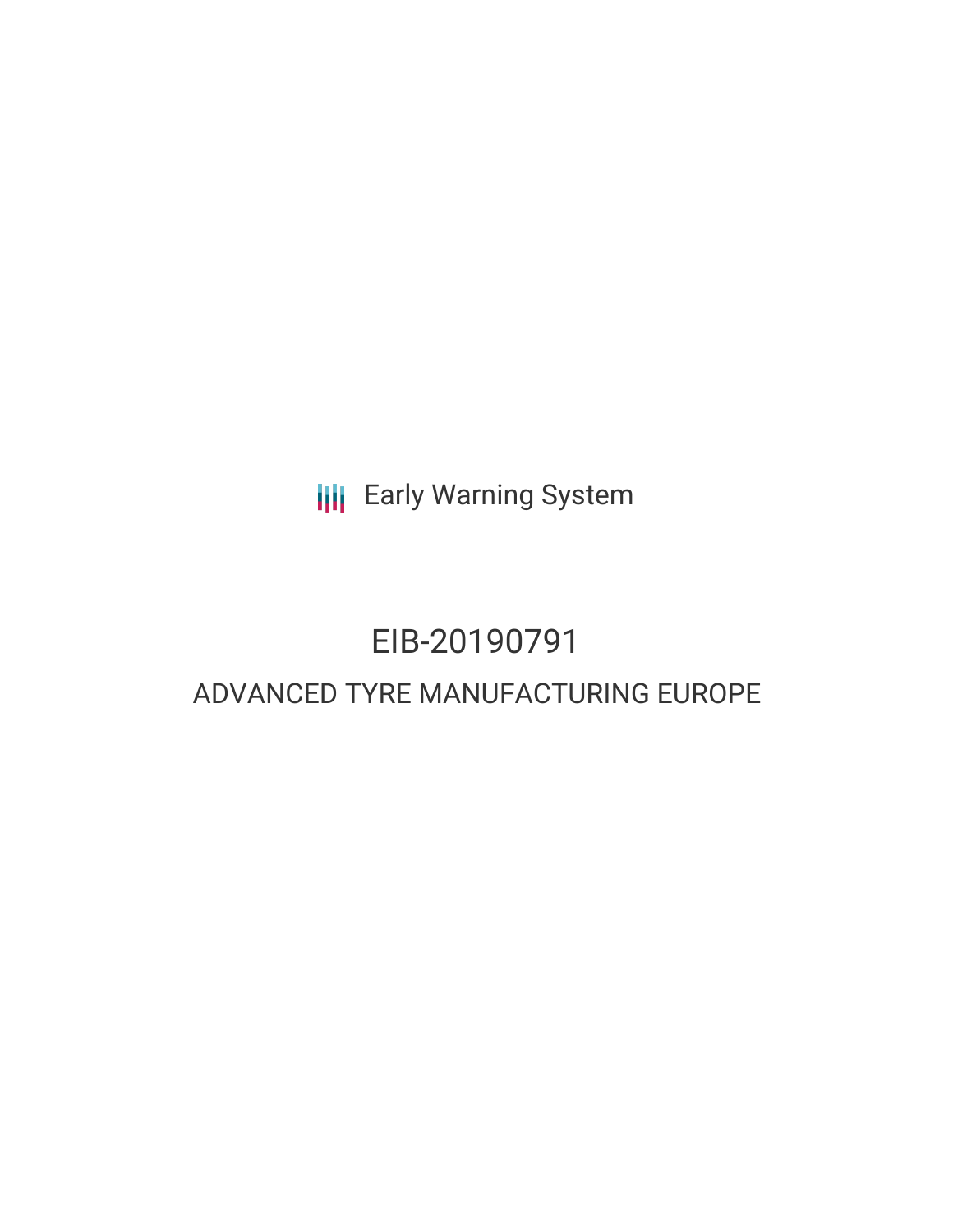

#### **Quick Facts**

| <b>Countries</b>               | Belgium, Hungary, Poland, Spain |
|--------------------------------|---------------------------------|
| <b>Financial Institutions</b>  | European Investment Bank (EIB)  |
| <b>Status</b>                  | Approved                        |
| <b>Bank Risk Rating</b>        | U                               |
| <b>Voting Date</b>             | 2021-12-17                      |
| <b>Borrower</b>                | BRIDGESTONE EUROPE NV           |
| <b>Sectors</b>                 | Industry and Trade              |
| <b>Investment Type(s)</b>      | Loan                            |
| <b>Investment Amount (USD)</b> | \$165.73 million                |
| <b>Project Cost (USD)</b>      | \$390.01 million                |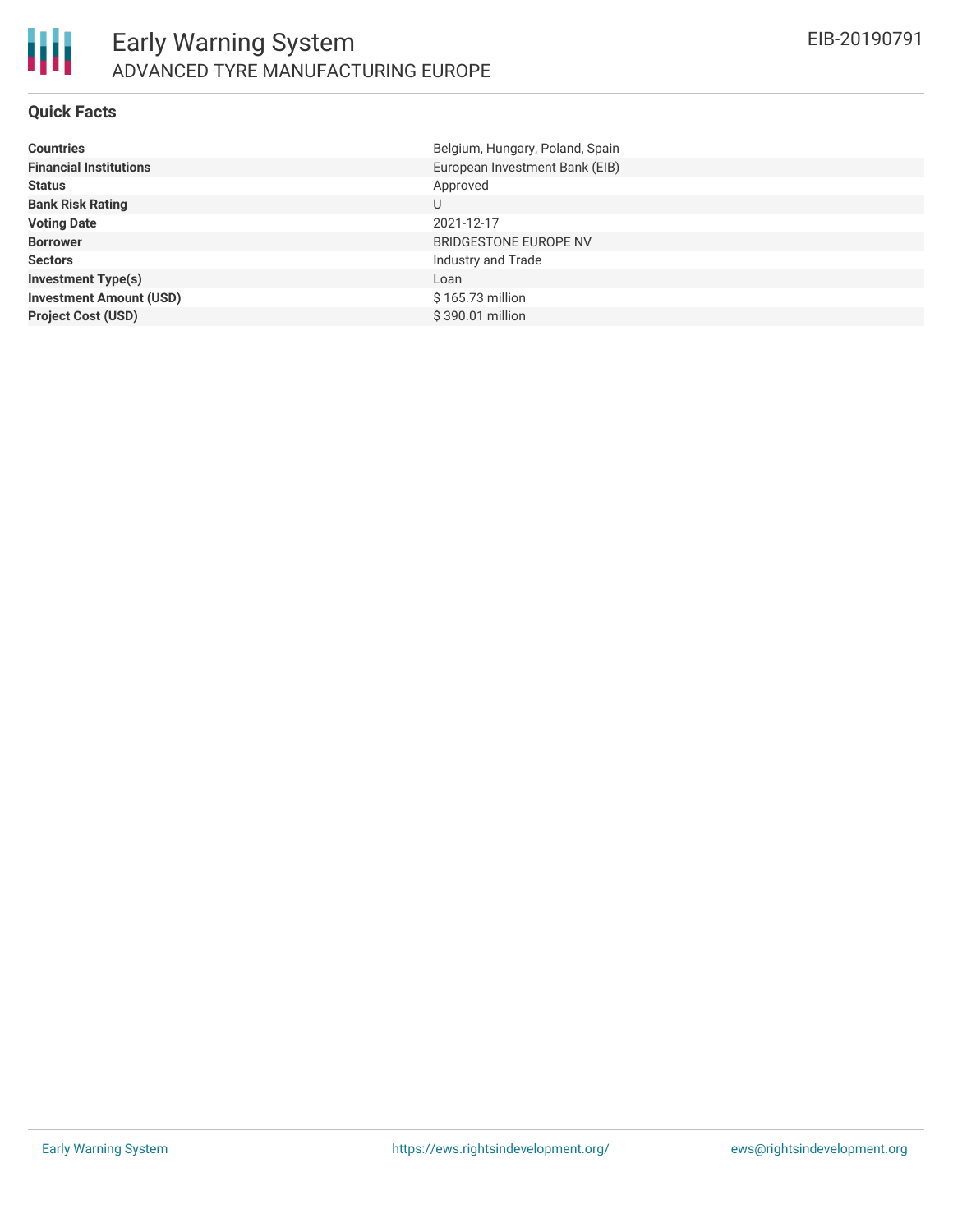

#### **Project Description**

According to the bank website, the project concerns the digitalisation of the Promoter's European industrial operations, including central IT deployment as well as advanced manufacturing investments in the Promoter's existing facilities in Poland, Spain and Hungary. The project encompasses the implementation of an Advanced Automation Strategy in Spain and the reinforcement of the Promoter's manufacturing footprint in cohesion countries (Poland and Hungary).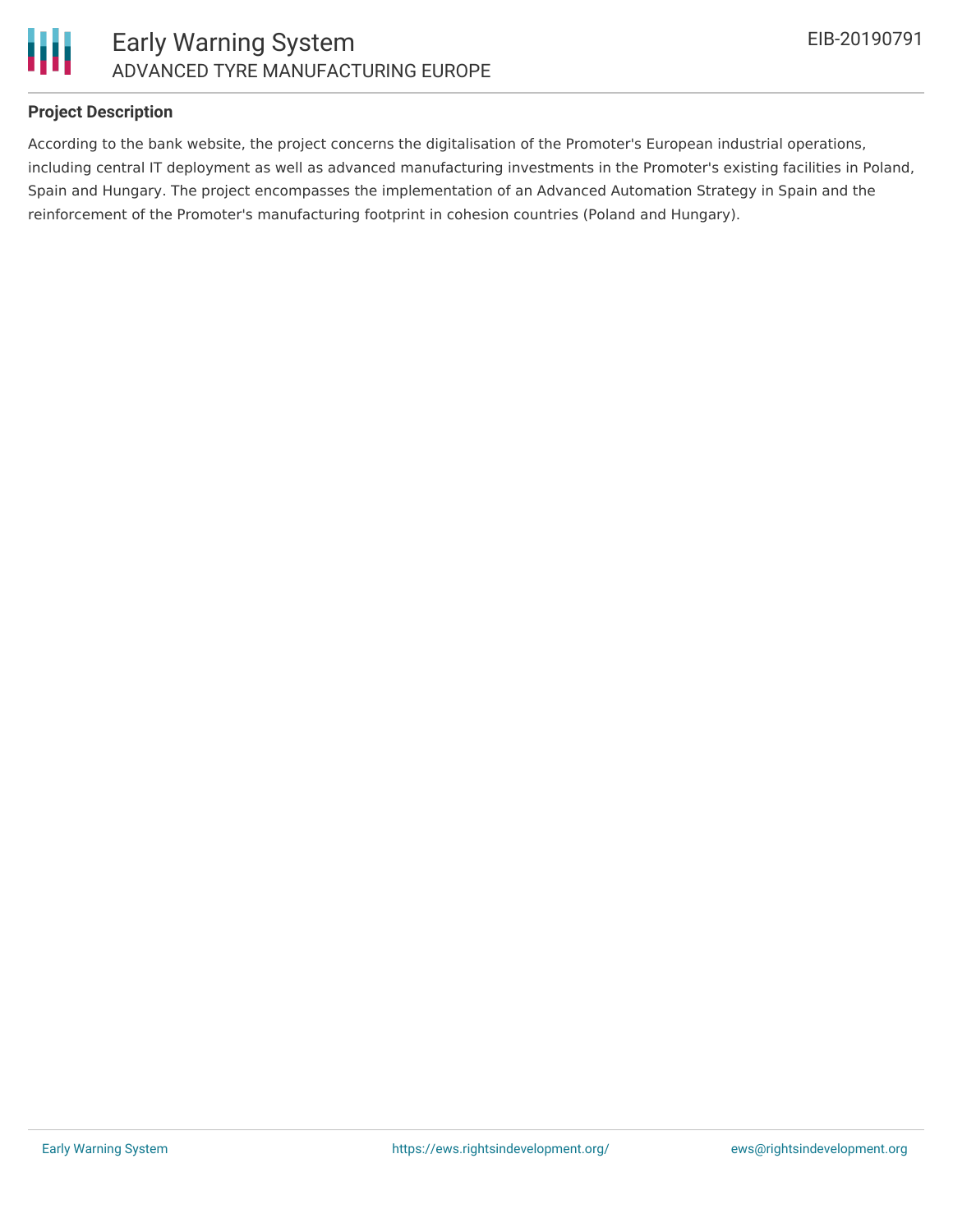

#### **Investment Description**

European Investment Bank (EIB)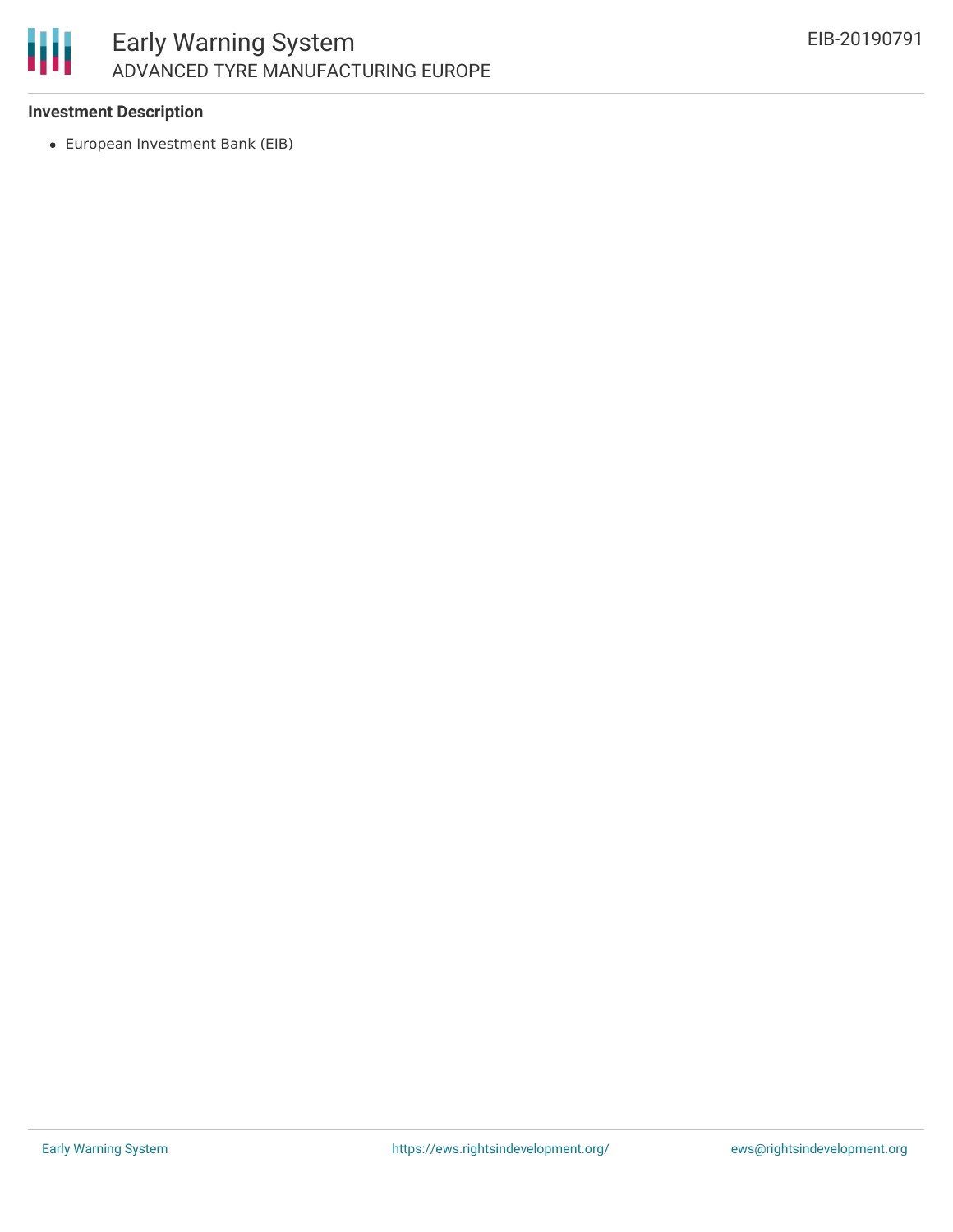

### Early Warning System ADVANCED TYRE MANUFACTURING EUROPE

| <b>Private Actor 1</b> | <b>Private Actor</b><br>Role | <b>Private Actor</b><br>l Sector | <b>Relation</b>          | <b>Private Actor 2</b> | <b>Private Actor</b><br>2 Role | <b>Private Actor</b><br>2 Sector |
|------------------------|------------------------------|----------------------------------|--------------------------|------------------------|--------------------------------|----------------------------------|
|                        | -                            |                                  | $\overline{\phantom{a}}$ | BRIDGESTONE EUROPE NV  | Client                         |                                  |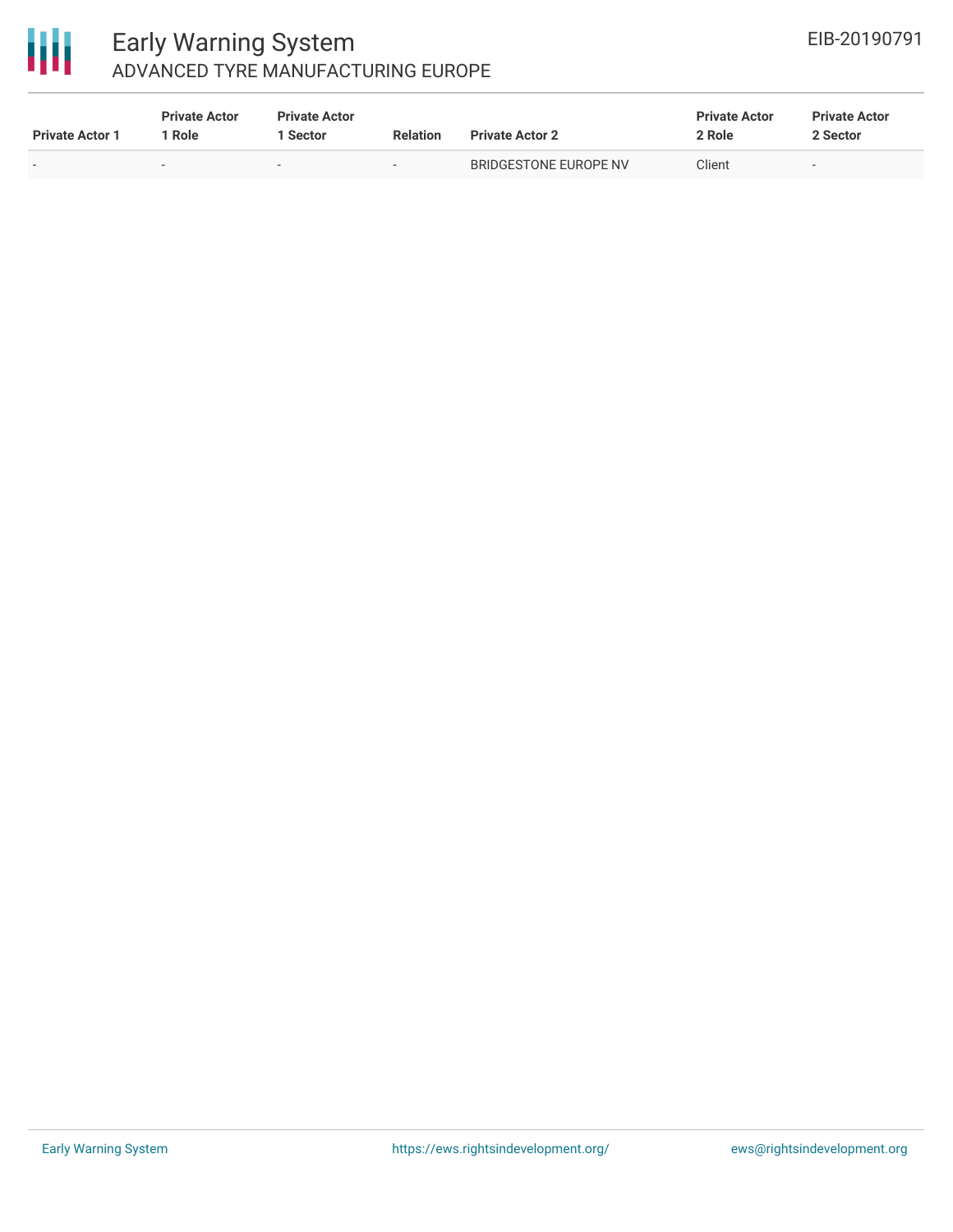#### **Contact Information**

#### ACCESS TO INFORMATION

You can submit an information request for project information at: https://www.eib.org/en/infocentre/registers/requestform/request-form-default.htm

#### ACCOUNTABILITY MECHANISM OF EIB

The EIB Complaints Mechanism is designed to facilitate and handle complaints against the EIB by individuals, organizations or corporations affected by EIB activities. When exercising the right to lodge a complaint against the EIB, any member of the public has access to a two-tier procedure, one internal - the Complaints Mechanism Office - and one external - the European Ombudsman. A complaint can be lodged via a written communication addressed to the Secretary General of the EIB, via email to the dedicated email address: complaints@eib.org, by completing the online complaint form available at the following address: http://www.eib.org/complaints/form via fax or delivered directly to the EIB Complaints Mechanism Division, any EIB local representation office or any EIB staff. For further details, check:

http://www.eib.org/attachments/strategies/complaints\_mechanism\_policy\_en.pdf

When dissatisfied with a complaint to the EIB Complaints Mechanism, citizens can then turn towards the European Ombudsman. A memorandum of Understanding has been signed between the EIB and the European Ombudsman establishes that citizens (even outside of the EU if the Ombudsman finds their complaint justified) can turn towards the Ombudsman on issues related to 'maladministration' by the EIB. Note that before going to the Ombudsman, an attempt must be made to resolve the case by contacting the EIB. In addition, the complaint must be made within two years of the date when the facts on which your complaint is based became known to you. You can write to the Ombudsman in any of the languages of the European Union. Additional details, including filing requirements and complaint forms, are available at: http://www.ombudsman.europa.eu/atyourservice/interactiveguide.faces